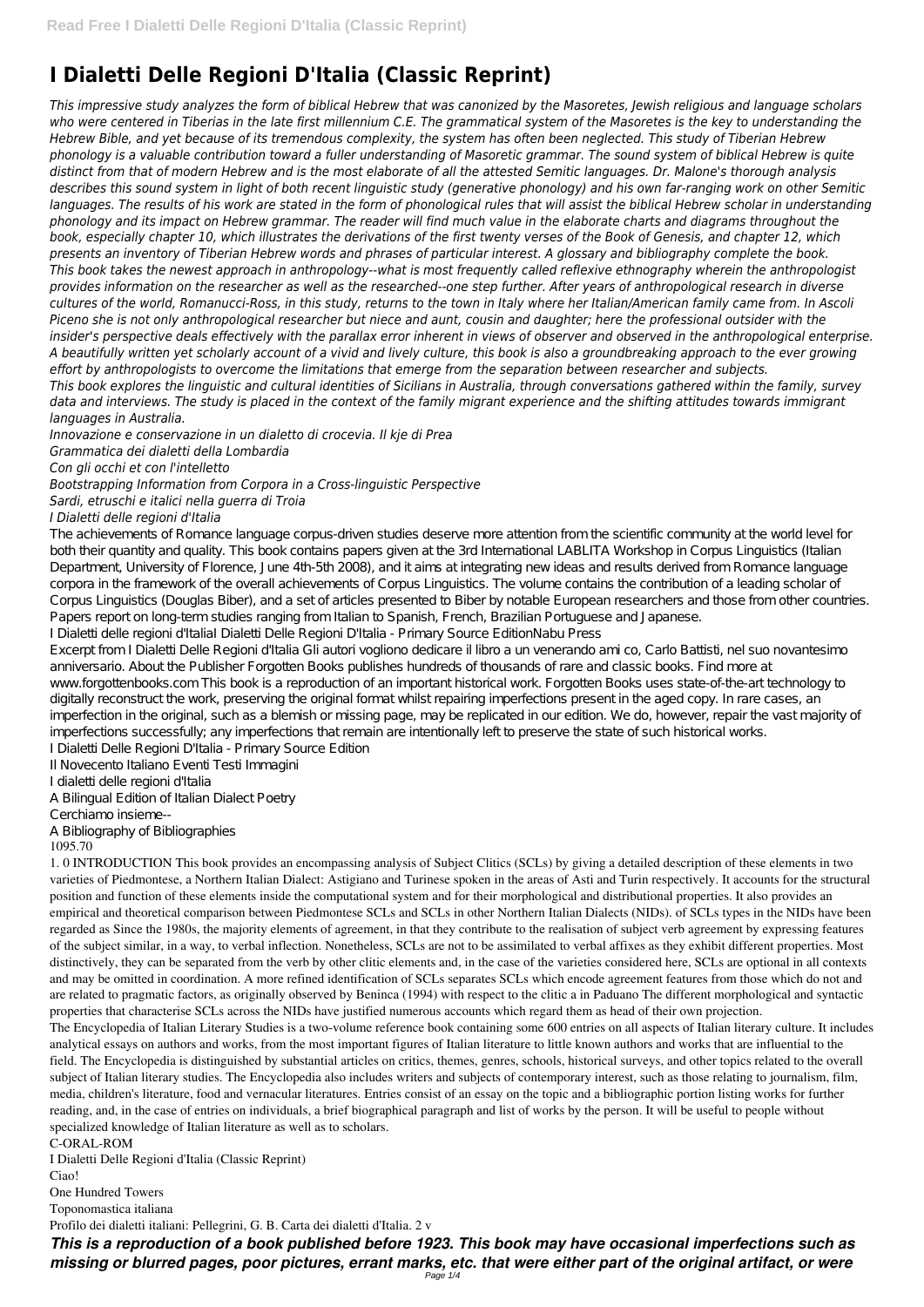*introduced by the scanning process. We believe this work is culturally important, and despite the imperfections, have elected to bring it back into print as part of our continuing commitment to the preservation of printed works worldwide. We appreciate your understanding of the imperfections in the preservation process, and hope you enjoy this valuable book.*

*CIAO! continues to set the standard for interactive, flexible introductory Italian instruction with its state-of-theart online technology package. Not only is this course entirely portable to accommodate the demands of a busy life, it features exciting new capabilities that allow students to share links, photos, and videos and to comment on those posted by their fellow classmates. The eighth edition is distinguished by several new resources and updates that promote the acquisition of Italian language and culture in accordance with the National Standards for Foreign Language Education. Communicative goals are established at the start of each chapter to provide students with clearly defined objectives as they work through the content, while skill-building strategies and interactive activities help them achieve those goals. The all-new Regioni d'Italia section establishes a thematic thread that is maintained throughout the chapter and provides plenty of opportunities to make cross-cultural comparisons even within the regions of Italy itself. CIAO!'S fully-updated authentic readings, cultural snapshots, videos, and activities engage students in deeper exploration of the vibrant life of modern-day Italy and the country's rich cultural heritage. Each chapter ends with a thorough Ripasso to ensure student success. Now more than ever, CIAO! provides an all-in-one grammar and vocabulary program that allows students to communicate in Italian with confidence and gives them a unique cultural perspective on an ever-changing Italy. Important Notice: Media content referenced within the product description or the product text may not be available in the ebook version.*

*This book makes accessible the major structural features of the dialects of Italy and emphasises the importance of a detailed understanding of the dialects for issues in general linguistic theory. Selected contents include: \* Phonology \* Morphology \* Syntax \* Lexis \* The Dialect Areas \* Sociolinguistics of Dialects Contributors: Paola Benica; Gaetano Berruto; Guglielmo Cinque; Michela Cennamo; Patrizia Cordin; Thamas Cravens; Marie-Jose Dalbera Stefanaggi; Franco Fanciullo; Werner Forner; Luciano Giannelli; John Hajek; Hermann Haller; Robert Hastings; Michael Jones; Michele Loporcaro; Martin Maiden; Marco Mazzoleni; Zarko Miljacic; Mair Parry; Cecilia Poletto; Lorenzo Renzi; Lori Repetti; Giovanni Ruffino; Giampaolo Salvi; Glauco Sanga; Leonardo Savoia; Alberto Sobrero; Rosanna Sornicola; Tullio Telmon; John Trumper; Edward Tuttle; Alberto Valvaro; Laura Vanelli; Ugo Vignuzzi; Nigel Vincent; Irene Vogel.*

*A Comparative Study Based on the Minimalist Program and Optimality Theory Latin, Germanic Vernaculars, and the Written Word Unification, Diversity, Hegemony Subject Clitics in the Northern Italian Dialects*

## *venti secoli di identità*

.

The C-ORAL-ROM book and DVD provide a unique set of comparable corpora of spontaneous speech for the main Romance languages, French, Italian, Portuguese and Spanish. The corpora are accompanied by comparative linguistic studies, models and standard linguistic measures of spoken language variability. Each corpus is built to the same design using identical sampling techniques, and each corpus is presented in multimedia format, allowing simultaneous access to aligned acoustic and textual information. Texts are headed with information about provenance, participants, etc. and the transcriptions show changes of speaker. Speech acts are tagged according to the evidence of prosodic criteria. Each corpus totals 300,000 words and presents formal and informal speech in a variety of contexts of use, dialogue structure and text genres, semantic domains and speech act typologies. The corpora have great statistical relevance for spoken language structures and can address key issues in human language technology such as speech recognition in unrestricted discourse, the suitability of speech synthesis in natural prosody, and multilingual applications of the spoken language interface. The work provides new data and innovative theoretical perspectives that are relevant for corpus linguistics, romance linguistics, syntactic theory, speech and prosody research, and second language acquisition. The Oxford Guide to the Romance Languages is the most exhaustive treatment of the Romance languages available today. Leading international scholars adopt a variety of theoretical frameworks and approaches to offer a detailed structural examination of all the individual Romance varieties and Romance-speaking areas, including standard, non-standard, dialectal, and regional varieties of the Old and New Worlds. The book also offers a comprehensive comparative account of major topics, issues, and case studies across different areas of the grammar of the Romance languages. The volume is organized into 10 thematic parts: Parts 1 and 2 deal with the making of the Romance languages and their typology and classification, respectively; Part 3 is devoted to individual structural overviews of Romance languages, dialects, and linguistic areas, while Part 4 provides comparative overviews of Romance phonology, morphology, syntax, semantics and pragmatics, and sociolinguistics. Chapters in Parts 5-9 examine issues in Romance phonology, morphology, syntax, syntax and semantics, and pragmatics and discourse, respectively, while the final part contains case studies of topics in the nominal group, verbal group, and the clause. The book will be an essential resource for both Romance specialists and everyone with an interest in Indo-European and comparative linguistics. Tiberian Hebrew Phonology Ligures apuani. Lunigiana storica, Garfagnana e Versilia prima dei romani The Oxford Guide to the Romance Languages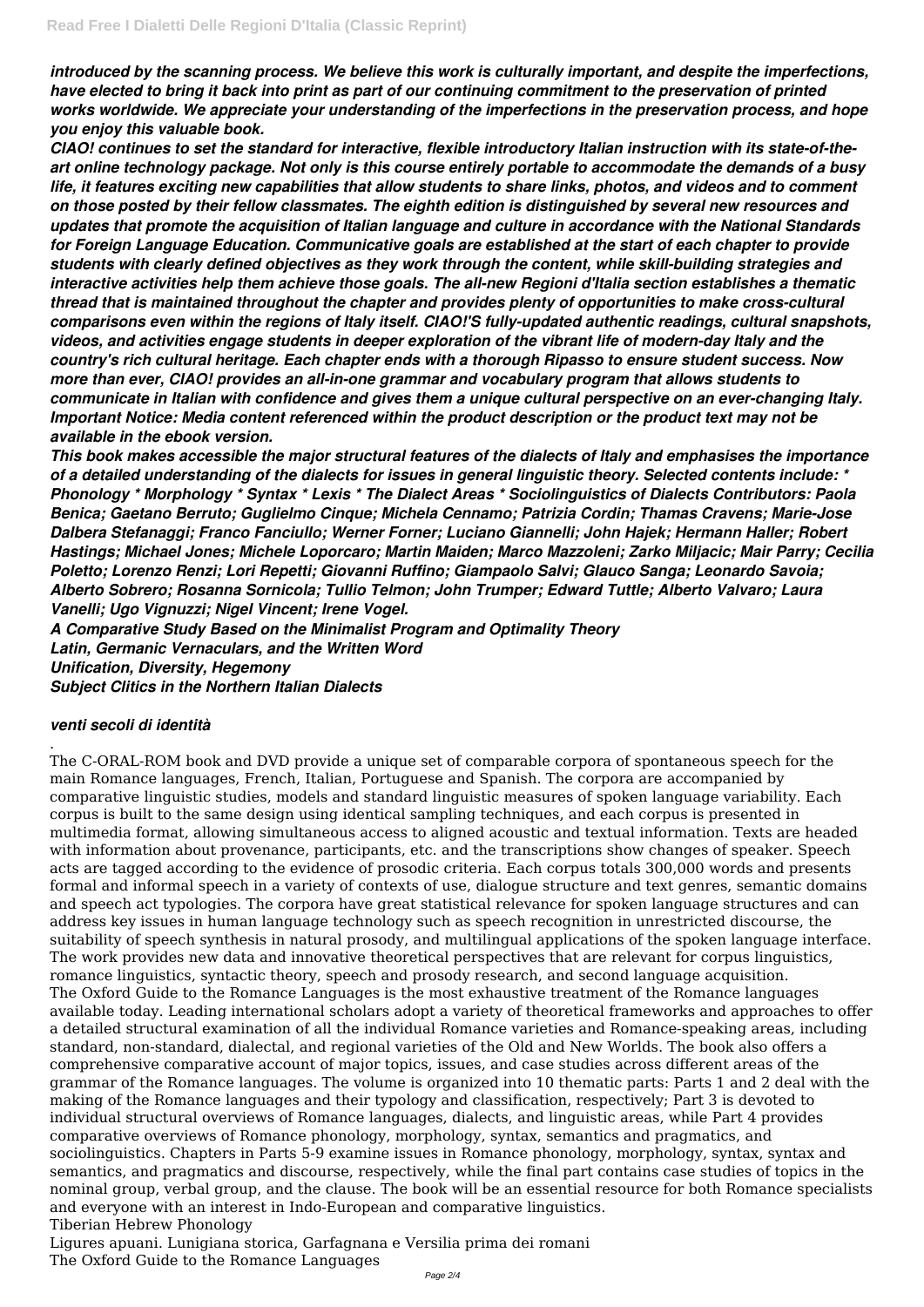### Grammatica diacronica del napoletano

10000 nomi di città, paesi, frazioni, regioni, contrade, fiumi, monti spiegati nella loro origine e storia Romance Linguistics and the Romance Languages

*The Hidden Italy is the first bilingual English edition of some of the best Italian dialect poetry written over the past two centuries. The selection of more than four hundred poems in Piedmontese, Venetian, Milanese, Romagnol, Roman, Neapolitan, Sicilian, and other dialects illustrates the impressive variety of Italy's literary and linguistic civilization. Italian dialect literature originated in the Renaissance, after Tuscan had won its preeminence as the officially sanctioned Italian literary language. Despite the official victory of Tuscan, however, many writers consciously preferred and chose their own regional or local dialects as their medium of literary expression. This departure from Tuscan became a particularly significant phenomenon in the 18th century and has continued up to the present day. Much of the poetry is characterized by its realistic portrayals of the lower classes, their suffering from social injustice and poverty, the simplicity of their approach to life, particularly to earthy, sensual experience. Many poets use or create a language that is mimetic, expressive, often unabashedly obscene and irreverent. The dialect becomes the language of pain and anger, of biting satire or political rebellion, of humor and meditation. It is also the language which reveals the spirit of Italy's diverse regional civilizations. Haller's literal prose translations and commentaries are aimed at leading the reader back to the original text. and its intrinsic flavor. Thus the book has appeal and importance both for poetry lovers in general and for people with a special interest in Italian linguistic and literary culture.*

*This rigorously compiled A-Z volume offers rich, readable coverage of the diverse forms of post-1945 Italian culture. With over 900 entries by international contributors, this volume is genuinely interdisciplinary in character, treating traditional political, economic, and legal concerns, with a particular emphasis on neglected areas of popular culture. Entries range from short definitions, histories or biographies to longer overviews covering themes, movements, institutions and personalities, from advertising to fascism, and Pirelli to Zeffirelli. The Encyclopedia aims to inform and inspire both teachers and students in the following fields: \*Italian language and literature \*Arts, Humanities and Social Sciences \*European Studies \*Media and Cultural Studies \*Business and Management \*Art and Design It is extensively cross-referenced, has a thematic contents list and suggestions for further reading. The book series Beihefte zur Zeitschrift für romanische Philologie, founded by Gustav Gröber in 1905, is among the most renowned publications in Romance Studies. It covers the entire field of Romance linguistics, including the national languages as well as the lesser studied Romance languages. The editors welcome submissions of high-quality monographs and collected volumes on all areas of linguistic research, on medieval literature and on textual criticism. The publication languages of the series are French, Spanish, Portuguese, Italian and Romanian as well as German and English. Each collected volume should be as uniform as possible in its contents and in the choice of languages.*

#### *240 esercizi per l'italiano*

*La romanza italiana da salotto*

*Trilingual Talk in Sicilian-Australian Migrant Families*

*Integrated Reference Corpora for Spoken Romance Languages*

*The Italian Language Today*

#### *Playing Out Identities Through Language Alternation*

*In Gramsci and Languages Alessandro Carlucci explores the origins and significance of Antonio Gramsci's interest in language, showing in particular how his experience of linguistic and cultural diversity contributed to the shaping of his intellectual and political profile.*

*A rich and long literary tradition (dating back as early as the late 13th century), coupled with an abundance of diachronic and synchronic variation, affords Neapolitan a privileged position amongst the Romance languages, offering the Romance* linguist a rare opportunity to explore the structural evolution of one of the lesser known Romance varieties. Yet, while *evidence from other Romance languages and dialects has had a profound influence on the development of theoretical issues relating to language structure, variation and change, references to Neapolitan are conspicuous by their absence, simply because the relevant facts are not widely known or have not been analysed in sufficient detail for their theoretical significance to be assessed. As a consequence, the potential significance of Neapolitan for both Romance linguistics and linguistic theory in general has been largely overlooked in the literature. The present volume aims to rectify this situation by providing an extensive documentation and in-depth diachronic description of Neapolitan phonology, morphology and syntax which is comprehensive enough to qualify as a reference grammar but which is formulated within a conceptual frame-work which allows individual facts to be studied as part of a coherent system and compared with other Romance languages. In this respect, the results of the investigations offer a valuable insight into the little studied structure of Neapolitan, while making a significant contribution towards cataloguing the linguistic typology of dialects within the Italian peninsula and, at the same time, bridging the gap between the familiar data of standard Romance and those of lesser known Romance varieties. \* Examines how language works, accounting for its nature, its use, its study and its history \* Two comprehensive indexes of Topics and Technical Terms, and Names \* Carefully illustrated to explain key points in the text `This rich repository of information on all aspects of language is a must for all libraries in higher education, schools and larger public libraries.' - Library Review `Each article has an excellent bibliography. In addition, there are comprehensive indexes of topics and technical terms and names. Highly recommended for all college and general public libraries.' - Choice `This important book is in many ways a state-of-the -art survey of current conceptions of, and approaches to, language, with generous references to more detailed sources. Each chapter has a good bibliography.' - Language International `A comprehensive guide ... with very thorough bibliographies ... Collinge's Encyclopedia is recommended to academic libraries.' - Reference Reviews `The bibliographies are an invaluable aid ... the editor is to be congratulated for having done an excellent job ... there are virtually no areas of language and linguistics that do not get a look in somewhere, and there is good signposting in the text itself.' - Nigel Vincent, Times Higher Education Supplement Bibliography of Bibliographies of the Languages of the World: General and Indo-European languages of Europe Encyclopedia of Contemporary Italian Culture*